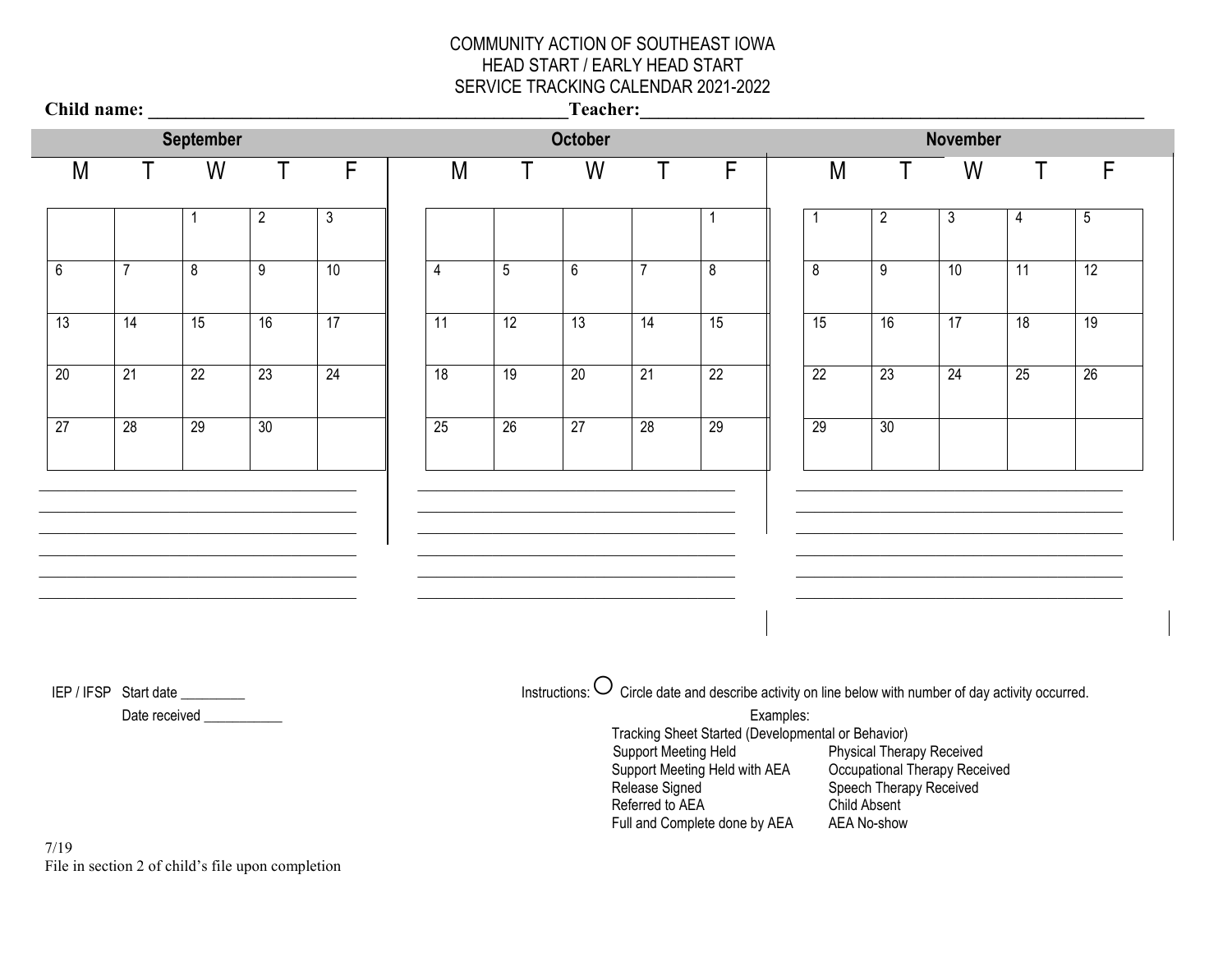**Child name: \_\_\_\_\_\_\_\_\_\_\_\_\_\_\_\_\_\_\_\_\_\_\_\_\_\_\_\_\_\_\_\_\_\_\_\_\_\_\_\_\_\_\_\_\_Teacher:\_\_\_\_\_\_\_\_\_\_\_\_\_\_\_\_\_\_\_\_\_\_\_\_\_\_\_\_\_\_\_\_\_\_\_\_\_\_\_\_\_\_\_\_\_\_\_\_\_\_** 

|                |                | <b>December</b>                |                |    | January |    |    |                 |                                                                                                         |                 |   | February        |                                                          |                |                 |  |  |  |
|----------------|----------------|--------------------------------|----------------|----|---------|----|----|-----------------|---------------------------------------------------------------------------------------------------------|-----------------|---|-----------------|----------------------------------------------------------|----------------|-----------------|--|--|--|
| M              |                | W                              | T              | F  | M       | Τ  | W  | Ť               | F                                                                                                       |                 | M | Τ               | W                                                        | Τ              | F               |  |  |  |
|                |                |                                |                |    |         |    |    |                 |                                                                                                         |                 |   |                 | $\overline{2}$                                           | $\overline{3}$ | 4               |  |  |  |
|                |                |                                | $\overline{2}$ | م  | 3       | 4  | 5  | 6               | $\overline{7}$                                                                                          |                 |   |                 |                                                          |                |                 |  |  |  |
| $\overline{6}$ | $\overline{7}$ | $\overline{8}$                 | $\overline{9}$ | 10 | 10      | 11 | 12 | 13              | 14                                                                                                      | $\overline{7}$  |   | 8               | 9                                                        | 10             | $\overline{11}$ |  |  |  |
|                |                |                                |                |    |         |    |    |                 |                                                                                                         |                 |   |                 |                                                          |                |                 |  |  |  |
| 13             | 14             | 15                             | 16             | 17 | 17      | 18 | 19 | 20              | 21                                                                                                      | 14              |   | 15              | 16                                                       | 17             | 18              |  |  |  |
|                |                |                                |                |    |         |    |    |                 |                                                                                                         |                 |   |                 |                                                          |                |                 |  |  |  |
| 20             | 21             | $\overline{22}$                | 23             | 24 | 24      | 25 | 26 | 27              | 28                                                                                                      | $\overline{21}$ |   | $\overline{22}$ | 23                                                       | 24             | 25              |  |  |  |
|                |                |                                |                |    |         |    |    |                 |                                                                                                         | 28              |   |                 |                                                          |                |                 |  |  |  |
| 27             | 28             | 29                             | 30             | 31 | 31      |    |    |                 |                                                                                                         |                 |   |                 |                                                          |                |                 |  |  |  |
|                |                |                                |                |    |         |    |    |                 |                                                                                                         |                 |   |                 |                                                          |                |                 |  |  |  |
|                |                |                                |                |    |         |    |    |                 |                                                                                                         |                 |   |                 |                                                          |                |                 |  |  |  |
|                |                |                                |                |    |         |    |    |                 |                                                                                                         |                 |   |                 |                                                          |                |                 |  |  |  |
|                |                |                                |                |    |         |    |    |                 |                                                                                                         |                 |   |                 |                                                          |                |                 |  |  |  |
|                |                |                                |                |    |         |    |    |                 |                                                                                                         |                 |   |                 |                                                          |                |                 |  |  |  |
|                |                |                                |                |    |         |    |    |                 |                                                                                                         |                 |   |                 |                                                          |                |                 |  |  |  |
|                |                |                                |                |    |         |    |    |                 |                                                                                                         |                 |   |                 |                                                          |                |                 |  |  |  |
|                |                | IEP / IFSP Start date ________ |                |    |         |    |    |                 | Instructions: $O$ Circle date and describe activity on line below with number of day activity occurred. |                 |   |                 |                                                          |                |                 |  |  |  |
|                |                | Date received ___________      |                |    |         |    |    |                 |                                                                                                         | Examples:       |   |                 |                                                          |                |                 |  |  |  |
|                |                |                                |                |    |         |    |    |                 | Tracking Sheet Started (Developmental or Behavior)<br>Support Meeting Held                              |                 |   |                 | <b>Physical Therapy Received</b>                         |                |                 |  |  |  |
|                |                |                                |                |    |         |    |    | Release Signed  | Support Meeting Held with AEA                                                                           |                 |   |                 | Occupational Therapy Received<br>Speech Therapy Received |                |                 |  |  |  |
|                |                |                                |                |    |         |    |    | Referred to AEA |                                                                                                         |                 |   | Child Absent    |                                                          |                |                 |  |  |  |
| 7/19           |                |                                |                |    |         |    |    |                 | Full and Complete done by AEA                                                                           |                 |   | AEA No-show     |                                                          |                |                 |  |  |  |
|                |                |                                |                |    |         |    |    |                 |                                                                                                         |                 |   |                 |                                                          |                |                 |  |  |  |

File in section 2 of child's file upon completion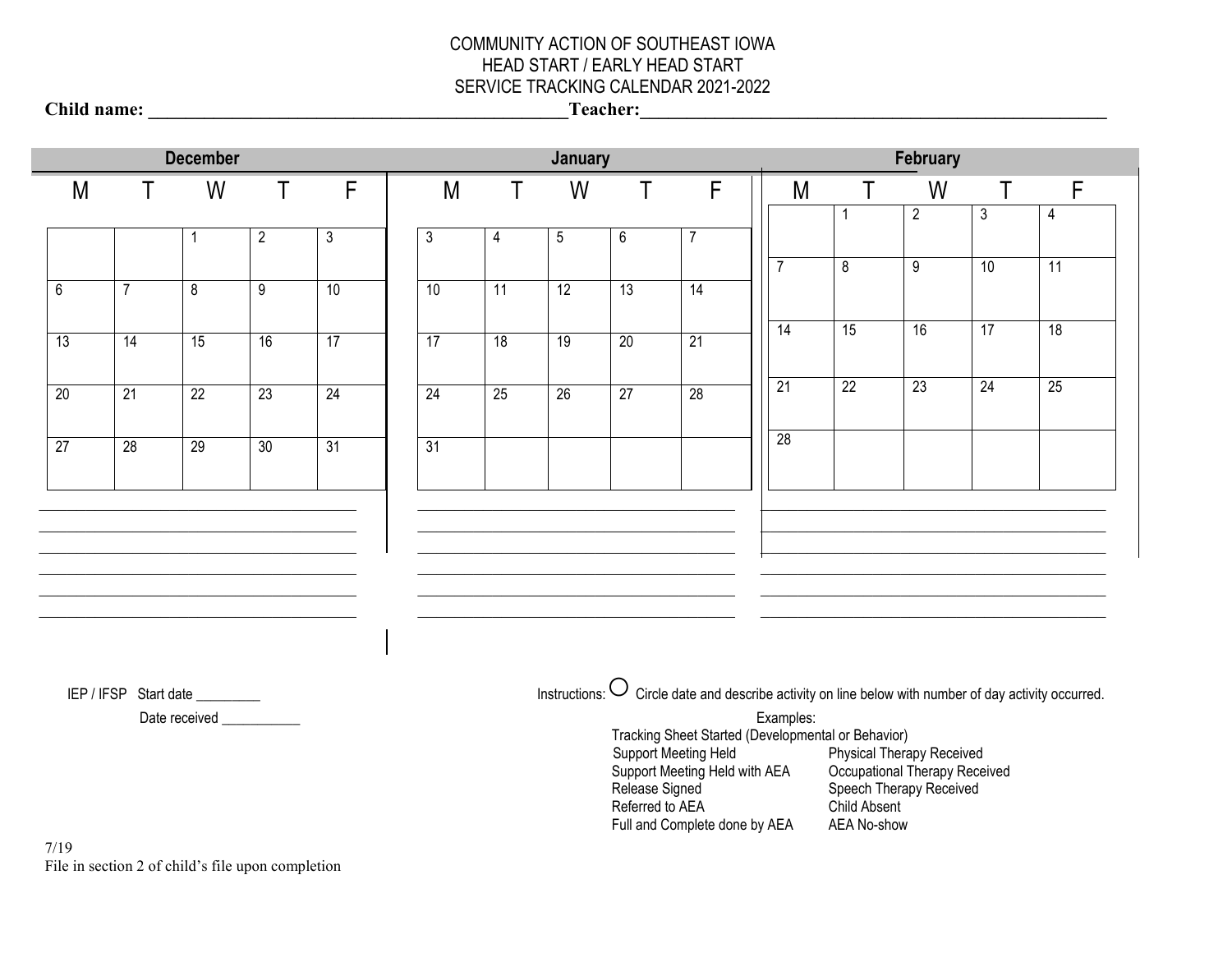**Child name: \_\_\_\_\_\_\_\_\_\_\_\_\_\_\_\_\_\_\_\_\_\_\_\_\_\_\_\_\_\_\_\_\_\_\_\_\_\_\_\_\_\_\_\_\_Teacher:\_\_\_\_\_\_\_\_\_\_\_\_\_\_\_\_\_\_\_\_\_\_\_\_\_\_\_\_\_\_\_\_\_\_\_\_\_\_\_\_\_\_\_\_\_\_\_\_\_\_\_** 

|                 |                 | <b>March</b>                   |                 |                 | April           |                                                                                                                                                                                                                                                                                                           |                 |                 |                 |                 |                | <b>May</b>      |                         |                 |                 |  |  |
|-----------------|-----------------|--------------------------------|-----------------|-----------------|-----------------|-----------------------------------------------------------------------------------------------------------------------------------------------------------------------------------------------------------------------------------------------------------------------------------------------------------|-----------------|-----------------|-----------------|-----------------|----------------|-----------------|-------------------------|-----------------|-----------------|--|--|
| M               |                 | W                              |                 | F               |                 | M                                                                                                                                                                                                                                                                                                         | Т               | W               |                 | F               | M              |                 | W                       |                 | F               |  |  |
|                 |                 | $\overline{2}$                 | 3               | 4               |                 |                                                                                                                                                                                                                                                                                                           |                 |                 |                 |                 | $\overline{2}$ | 3               | 4                       | $5\phantom{.0}$ | 6               |  |  |
| $\overline{7}$  | 8               | 9                              | $\overline{10}$ | 11              | 4               |                                                                                                                                                                                                                                                                                                           | 5               | $6\,$           | $\overline{7}$  | 8               | 9              | $\overline{10}$ | $\overline{11}$         | 12              | $\overline{13}$ |  |  |
| $\overline{14}$ | $\overline{15}$ | 16                             | $\overline{17}$ | $\overline{18}$ | $\overline{11}$ |                                                                                                                                                                                                                                                                                                           | $\overline{12}$ | 13              | $\overline{14}$ | $\overline{15}$ | 16             | 17              | 18                      | 19              | 20              |  |  |
| 21              | $\overline{22}$ | 23                             | 24              | 25              | 18              |                                                                                                                                                                                                                                                                                                           | 19              | 20              | 21              | 22              | 23             | 24              | 25                      | 26              | 27              |  |  |
| $\overline{28}$ | $\overline{29}$ | $\overline{30}$                | $\overline{31}$ |                 | $\overline{25}$ |                                                                                                                                                                                                                                                                                                           | $\overline{26}$ | $\overline{27}$ | 28              | 29              | 30             | 31              |                         |                 |                 |  |  |
|                 |                 |                                |                 |                 |                 |                                                                                                                                                                                                                                                                                                           |                 |                 |                 |                 |                |                 |                         |                 |                 |  |  |
|                 |                 |                                |                 |                 |                 |                                                                                                                                                                                                                                                                                                           |                 |                 |                 |                 |                |                 |                         |                 |                 |  |  |
|                 |                 |                                |                 |                 |                 |                                                                                                                                                                                                                                                                                                           |                 |                 |                 |                 |                |                 |                         |                 |                 |  |  |
|                 |                 | IEP / IFSP Start date ________ |                 |                 |                 |                                                                                                                                                                                                                                                                                                           |                 |                 |                 |                 |                |                 |                         |                 |                 |  |  |
|                 |                 | Date received ____________     |                 |                 |                 | Instructions: $\bigcirc$ Circle date and describe activity on line below with number of day activity occurred.<br>Examples:<br>Tracking Sheet Started (Developmental and Behavior)<br>Physical Therapy Received<br>Support Meeting Held<br>Support Meeting Held with AEA<br>Occupational Therapy Received |                 |                 |                 |                 |                |                 |                         |                 |                 |  |  |
|                 |                 |                                |                 |                 |                 |                                                                                                                                                                                                                                                                                                           |                 |                 | Release Signed  |                 |                |                 | Speech Therapy Received |                 |                 |  |  |

Referred to AEA Child Absent<br>Full and Complete done by AEA AEA No-show

Full and Complete done by AEA